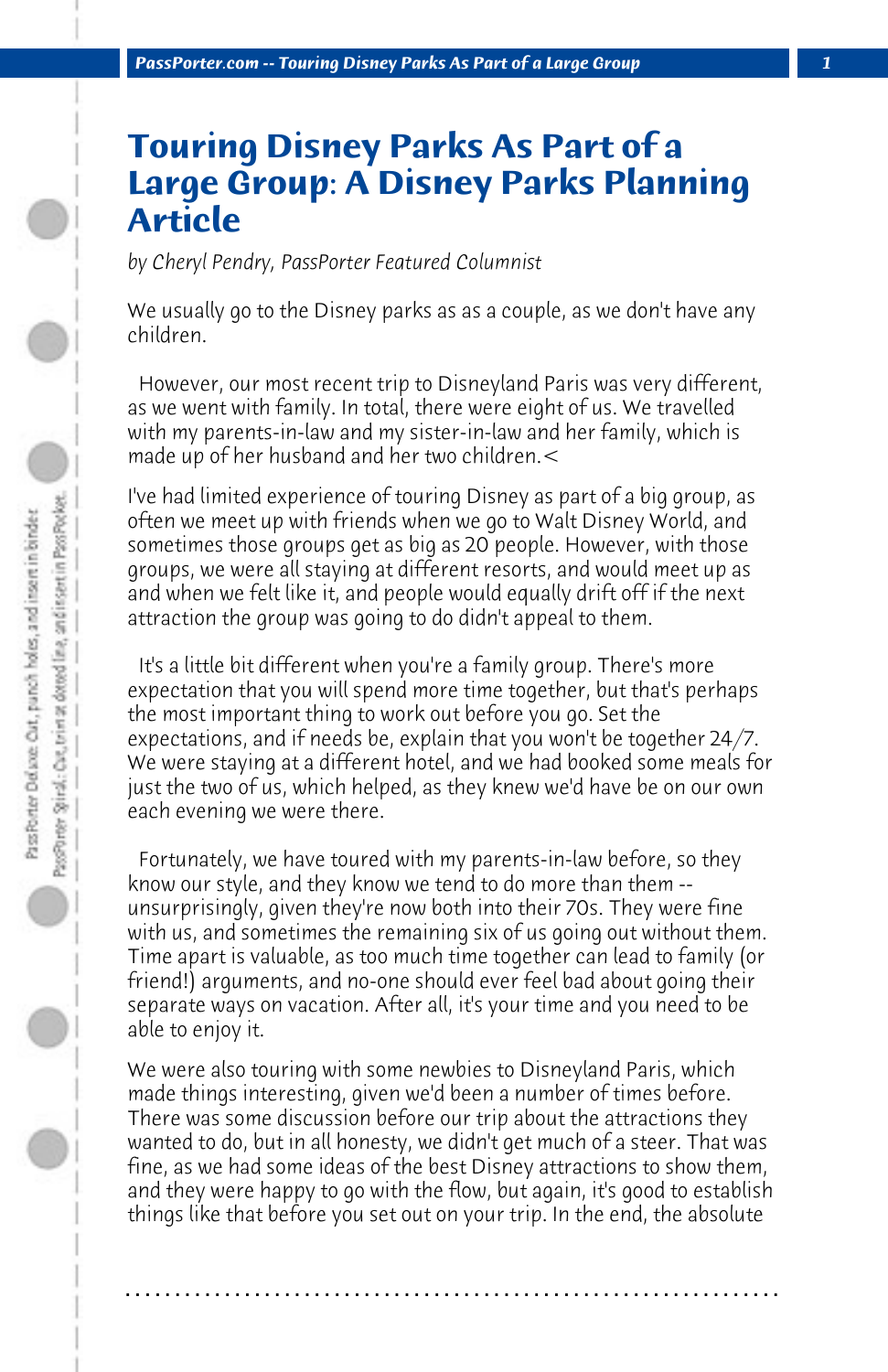winner was Buzz Lightyear Laser Blast, and what a surprise that was! I would never have imagined two girls would have enjoyed that so much. The runner-up turned out to be Phantom Manor (also known as Haunted Mansion in the American parks), only because it broke down while we were on it, and they thought it was a huge adventure! Who knew? It just goes to show that you should never assume.

 We did have some moments of "what do we do next?" or "I want to do that", which can be a problem in a big group, as you stand there and debate that. However, in a way, it worked better not to have any plans in advance, as it meant we could just divert at a moment's notice. After all, who were we to deprive children of their wish to go on the Carousel or Dumbo or get their face painted?

 We did run into one issue on our final day in the parks, when one of our party (and no, it wasn't one of the adults!) suddenly decided she wanted to meet the characters, which was fine with us. In fact, we took the opportunity to do the same thing. It meant an extra ride on Buzz Lightyear Astro Blast for two of our party (I told you it was popular!), but we lost my father-in-law, as he decided to "go for a wander". Despite having a cell phone on him, he wasn't picking up, or answering texts, and it was pure luck we found him by the castle. It's definitely worth having a back-up plan, and perhaps a meeting point, just in case your group does get split up.

 You may also have to adjust your pace of touring, particularly if you have different generations in your group. Consider maybe having a break and grabbing something to eat or drink for those who are a little less able to keep up, while the younger members may want to go off and enjoy another attraction. That's something we found really useful, and ensured we were all in a fit state later on in the day to keep going.

 It's also important to explain to others in your group how long it might take to get to a meeting point. That's something we learnt this trip, when the rest of them nearly missed the afternoon parade, as they hadn't realised how long it would take to get into the park. We naturally leave longer than most people would, after many years of experience at Disney parks, but we're also a couple and can move quicker than bigger groups. That's something we didn't take into account.

 We were also very lucky that we were visiting Disneyland Paris at a relatively slow time of year, and could generally manage without Fastpasses (I think we got one for the whole trip -- you still pick them up at the park there). If we were going at a busier time, we would definitely plan ahead more, and ensure the rest of our party were on the same page as us.

**. . . . . . . . . . . . . . . . . . . . . . . . . . . . . . . . . . . . . . . . . . . . . . . . . . . . . . . . . . . . . . . . . .**